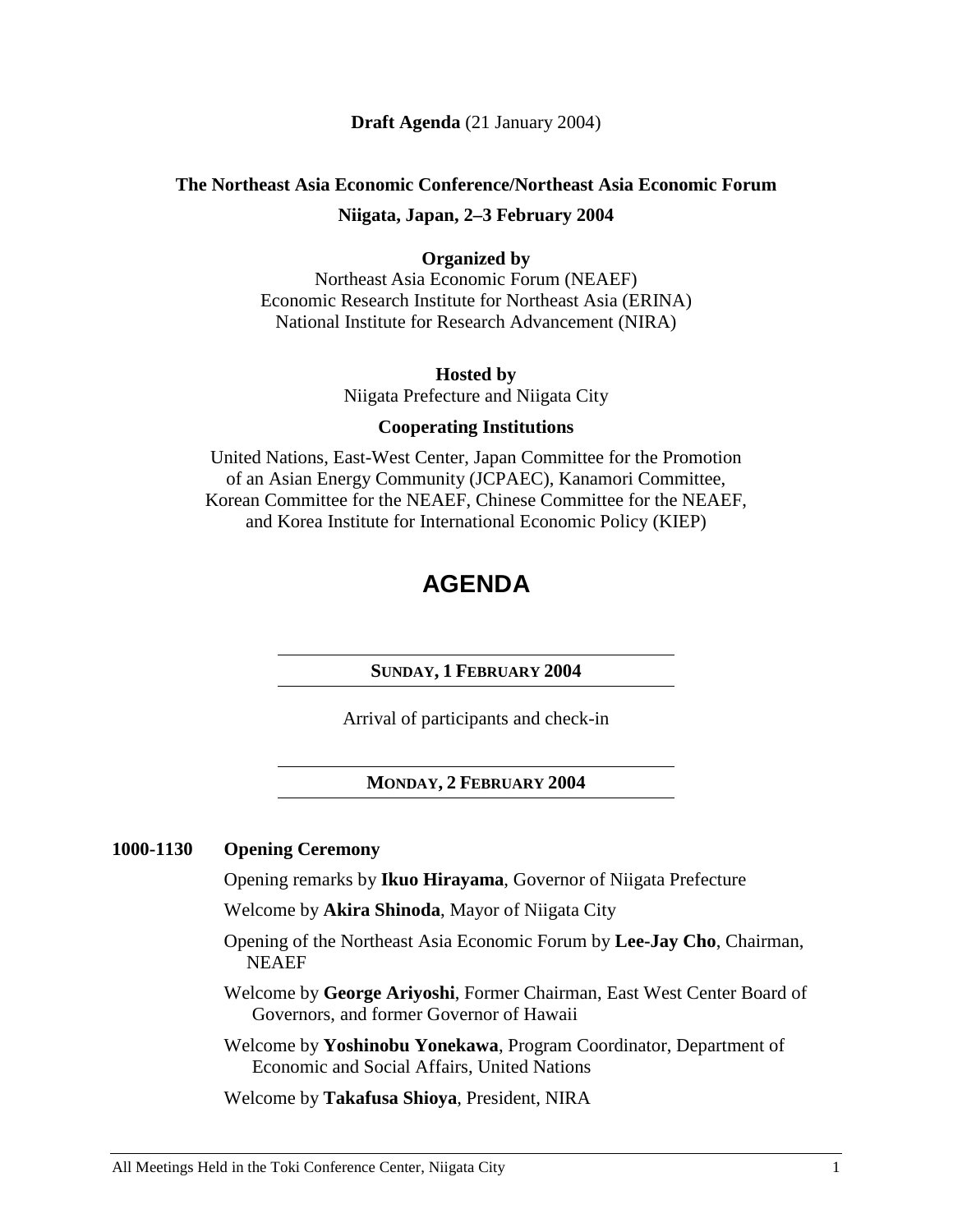Keynote address by **Song Jian**, Chief Executive, China-Japan Friendship Association

### **1130-1300** Lunch

#### **1300-1530 Session 1. A Grand Design and Development Finance for Northeast Asia**

*Objectives:* 1) Affirm the necessity of formulating a grand design for cooperative regional development and translating this into reality.. 2) Consider appropriate, feasible options for solving the finance required for translating the grand design into reality, including the proposed Northeast Asian Development Bank.

*Co-chairs:* **Takafusa Shioya**, President, National Institute for Research Advancement (NIRA)**,** and **Duck-Woo Nam**, former Prime Minister, Republic of Korea, and Chairman, Korea Sanhak Foundation

#### *A Grand Design For Northeast Asia*

**Yasuo Sawai**, Executive Vice President, National Institute for Research Advancement (NIRA), Japan

### *Commentators*

- **Zhao Jinping**, Deputy Director, Department of Foreign Economic Relations, DRC of the State Council, China
- **Soo-Hyun Lee**, Professor, Kyungnam University
- **Pavel A. Minakir**, Director, Economic Research Institute, Far Eastern Branch, Russian Academy of Sciences

**Mark Valencia**, Senior Fellow, East West Center, Honolulu

*Response*

## **Yasuo Sawai**

#### *Development Finance for Northeast Asia*

**Hisao Kanamori**, Honorary Chairman, ERINA and **S. Stanley Katz**, former Vice President, Asian Development Bank

#### *Commentators*

- **Taro Nakayama**, former Foreign Minister of Japan and Chairman of Japan's Committee for the Promotion of an Asian Energy Community
- **Wang Shuzu**, Vice Chairman, Tianjin People's Congress, Tianjin

**Yoseki Nagase**, Chairman, KRI International Corporation

**Jaw-Yann Twu**, Professor, Kokugakuin University, and President, Institute for Northeast Asia Studies, Nagoya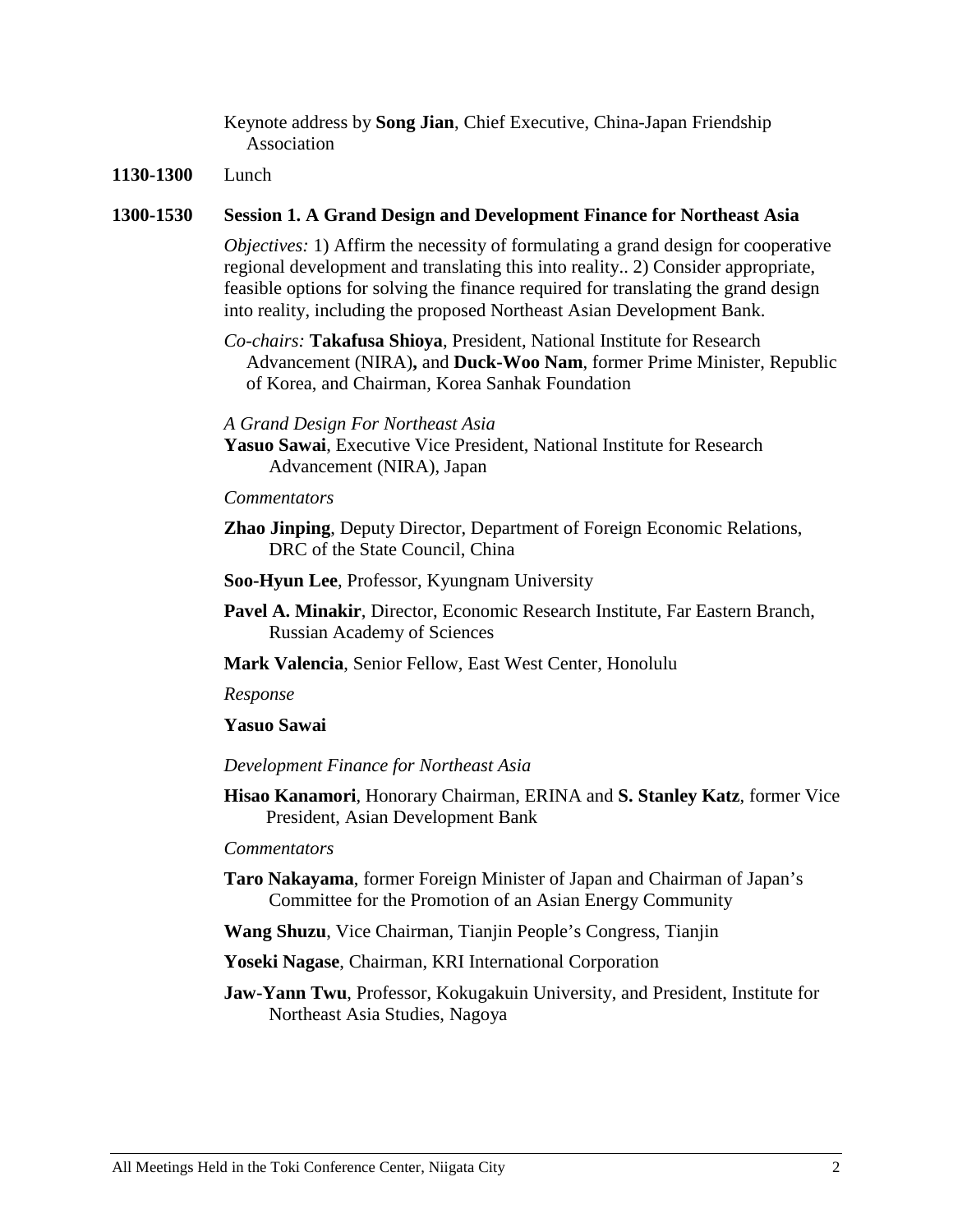#### *Response*

## **Hisao Kanamori**

*Open Discussion Moderator*: **Lee-Jay Cho**, Chairman, NEAEF

#### *Commentators*

|  |  |  |  |  |  | Jai Woong Lee, Visiting Professor, Sogang University, Seoul |  |
|--|--|--|--|--|--|-------------------------------------------------------------|--|
|--|--|--|--|--|--|-------------------------------------------------------------|--|

**Bat-Erdeniin Batbayar**, Chairman, Northeast Asian Association of Mongolia, Ulaanbaatar

**Tsogtsaikhan Gombo**, Deputy Director, UNDP Tumen Secretariat, Beijing

**1550-1820 Sessions 2. Panel Discussion on Transportation and Meeting on Environment**  (concurrent sessions)

- *Transportation Panel Objectives:* 1) Clarify the path to realizing the Northeast Asia Transportation Corridors and make advances along this. 2) Promoting the formation of a basis for economic interaction in the NEA economic subregion.
- *Chair*: **Hideo Kayahara**, Director General, the Port and Harbor Association, Niigata
- **Marohito Hanada**, Former Ambassador of Japan to Mongolia
- **Kang Hanqing**, Deputy Director General, Department of Foreign Trade and Economic Cooperation of Heilongjiang Province
- **Fang Min**, Director, Tumen River Area Development Administration, People's Government of Jilin Province
- **Wang Shengjin**, Dean, Northeast Asia Studies College of Jilin University
- **Tsegmidyn Tsengel**, State Secretary, Ministry of Infrastructure, Mongolia
- **Byung-Min Ahn**, Director, Policy and Market Analysis Division, Korea Transportation Institute (KOTI)
- **Yaroslav N. Seminikhin**, President, Far Eastern Marine Research, Design and Technology Institute (FEMRI)
- **Tsogtsaikhan Gombo**, Deputy Director, UNDP Tumen Secretariat, Beijing
- **Yoon Hyung Kim,** Senior Fellow, East West Center and Professor, Department of Economics, Hankuk University of Foreign Studies

*Environment Meeting Objectives:* 1) To make progress in preparations for the establishment of a CDM and JI network for regional governments and businesses in NEA. 2) To promote the formulation of wider-ranging means of exchanging information about environmental business in NEA.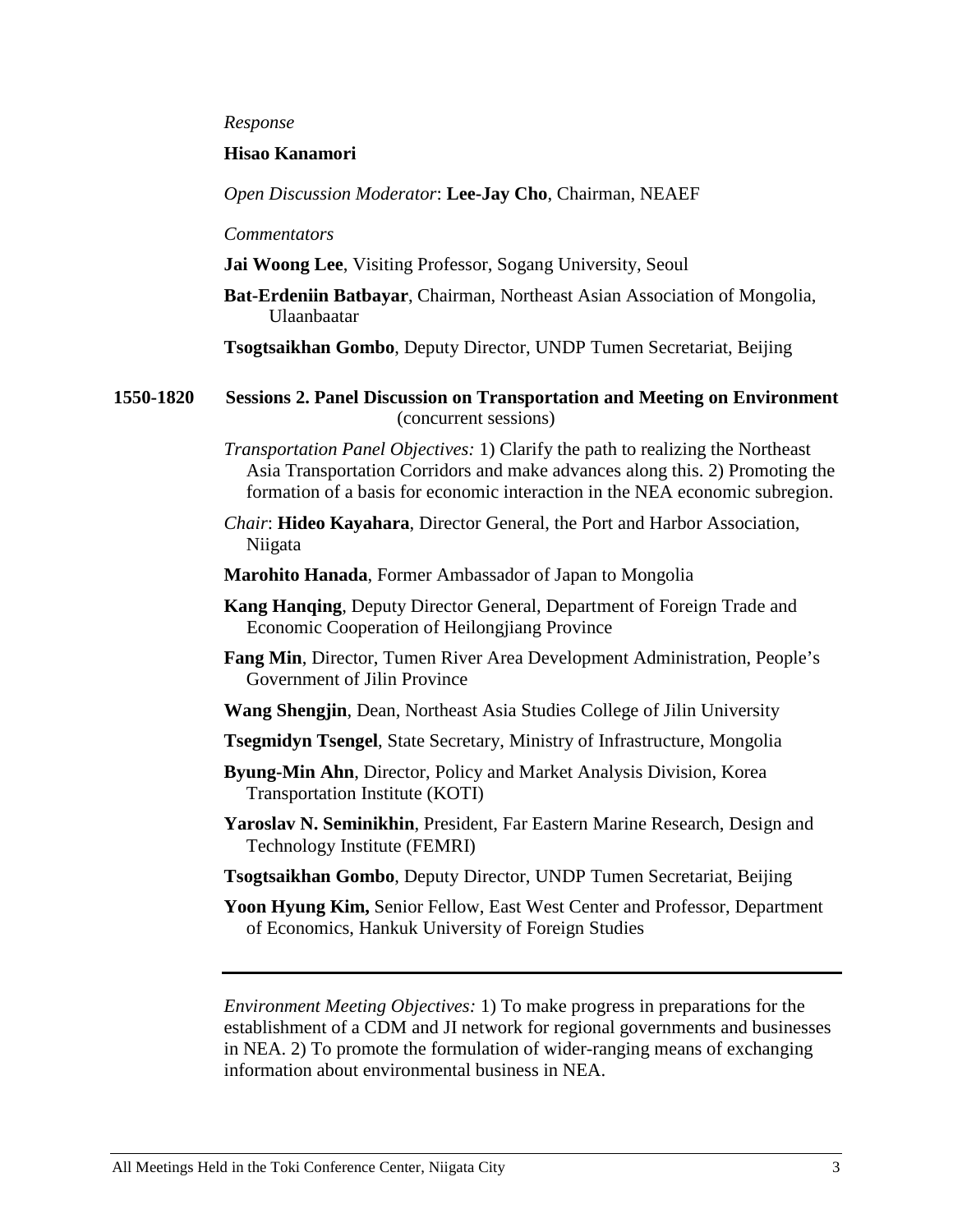- *Chair*: **Kotaro Kimura**, Executive Director, Global Industry and Social Progress Research Institute, Japan
- **Zhou Dadi,** Director General, Energy Research Institute, State Development Planning Commission, China
- **Sakamoto, Toshiyuki,** Director, Global Environment Affairs Office, Ministry of Economy, Trade and Industry, Japan
- **Dorjsuren Badarch**, Director of Industrial Policy and Coordination Department, Ministry of Industry and Trade, Mongolia
- **Dae-Gyun Oh**, Leader, CDM Team, Center for Climate Change Mitigation Project, Korea Energy Management Corporation
- **Victor Potapov,** Chairman of the Board, Climate Projects Center of Joint Implementation

**1300-1730** Business Fair Day 1

Reception

#### **TUESDAY, 3 FEBRUARY 2004**

#### **0900-1200 Session 3. Toward an Asian Energy Community**

*Co-Chairs*, **Steve Cowper,** former Governor of Alaska and Chairman, NEAEF-North America Committee and **Lee-Jay Cho**, Chairman, NEAEF

**Masaru Hirata**, Secretary General, Northeast Asia Gas and Pipeline Forum

- **Ki Joong Kim**, Research Fellow, Korea Energy Economics Institute
- **Robert J. Priddle**, Executive Director of the International Energy Agency, 1994- 2002
- **Alexei Mastepanov**, Deputy Director, Department of Strategic Development, Science and Environment, GAZPROM
- **Daojiong Zha,** Associate Professor and Director, Center for International Energy Security, Renmin University of China (to be confirmed)
- **Meng-Hyun Yoon**, Senior Vice President and Overseas KEDO Project Division, **KEPCO**

(Break)

*Commentators* 

**Richard Collins,** Former Vice Chairman, East West Center Board of Governors **Mitsuho Uchida**, Central Research Institute of Electric Power Industry (CRIEPI)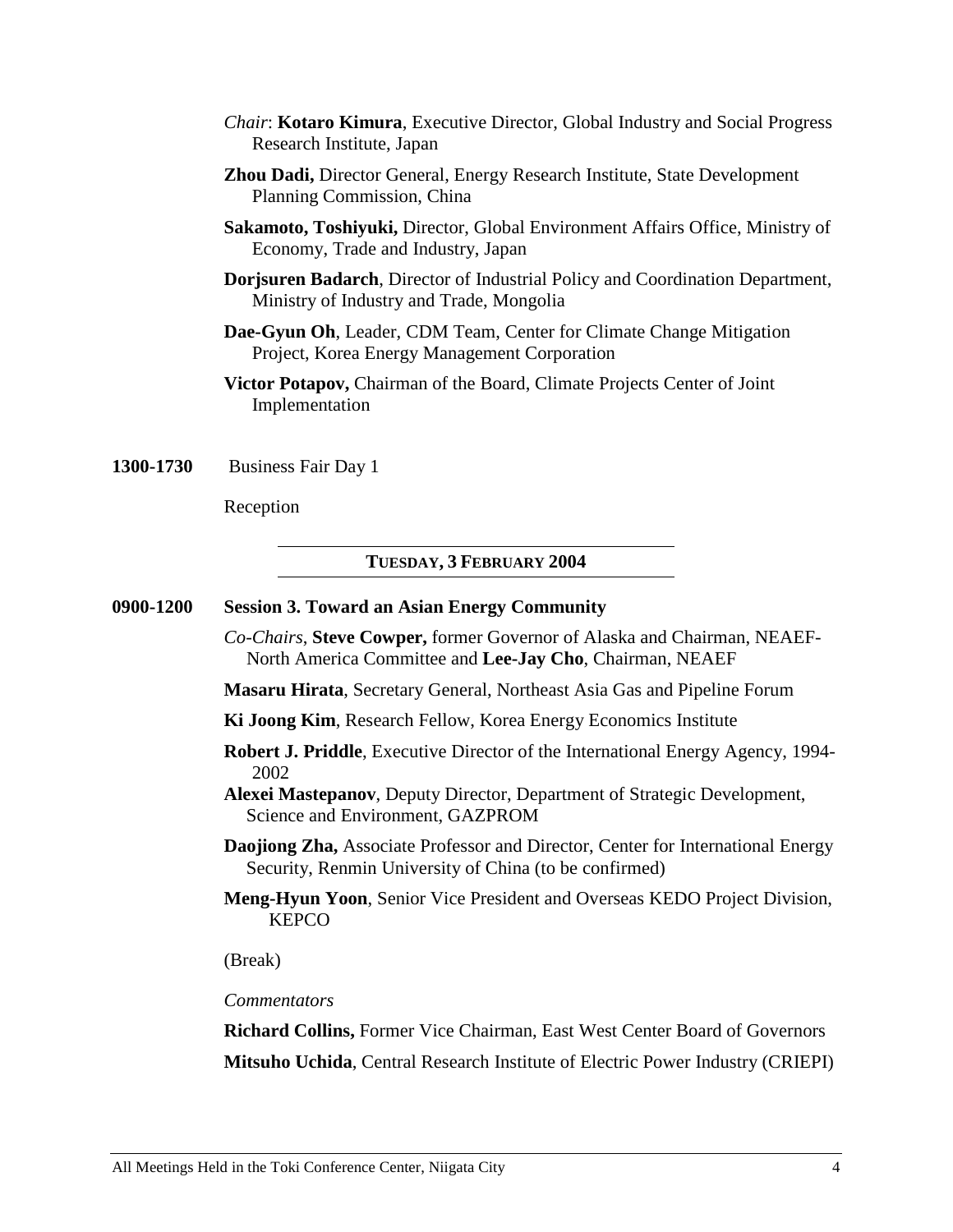- **Young-Doo Kim,** General Manager, Office of Technology & Project Planning, Korea Gas Corporation (KOGAS)
- **Kengo Asakura,** President, Ecology and Energy Co., Ltd.
- **Vladimir Ivanov**, Senior Researcher, Economic Research Institute for Northeast Asia (ERINA)
- **Ganbold Basaanjav**, State Secretary of the Ministry of Foreign Affairs, Mongolia
- **1200-1330** Lunch

## **1330-1700 Summary and Conclusion**

*Co-Coordinators*: **Mr. Hisao Kanamori,** Chairman of the Board of Trustees, ERINA and **Lee-Jay Cho**, Chairman, NEAEF

*Session Reports:*  **Takafusa Shioya**, President, NIRA

**Duck-Woo Nam**, former Prime Minister, Republic of Korea, and Chairman, Korea Sanhak Foundation

**Hideo Kayahara**, Director General, the Port and Harbor Association, Niigata

**Kotaro Kimura**, Executive Director, Global Industry and Social Progress Research Institute, Japan

**Steve Cowper,** former Governor of Alaska and Chairman, NEAEF-North America Committee

### *Question and Answer*

(Break)

*Country Comments:* 

**Zou Ping,** Vice Chairman, API China

**Soo Byung Choi,** Former CEO & Chairman, KEPCO and Executive Director, International Business Forum

**Sukhbaatar Batbold,** Deputy Foreign Minister

**Victor Ishaev**, Governor, Khabarovkiy Krai